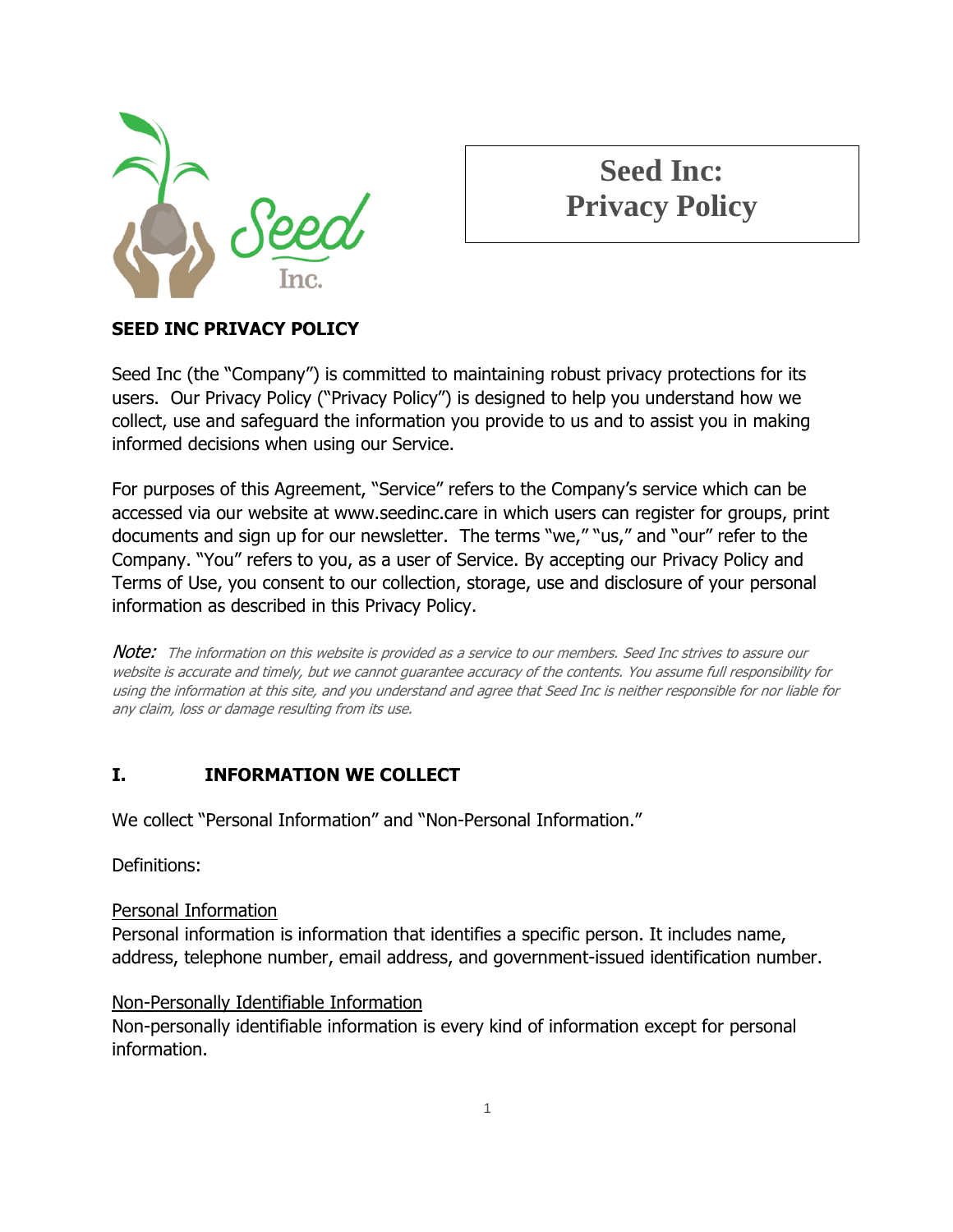## **What Types of Personal Information Does Seed Inc Collect About You?**

Seed Inc collects only personal e-mail information, unless provided by you.

## **What Types of Non-Personal Information Does Seed Inc Collect About You?**

#### Information collected via Technology

To activate the Service, you do not need to submit any Personal Information other than your email address. To use the Service thereafter, you do not need to submit further Personal Information. However, in an effort to improve the quality of the Service, we track information provided to us by your browser or by our software application when you view or use the Service, such as the website you came from (known as the "referring URL"), the type of browser you use, the device from which you connected to the Service, the time and date of access, and other information that does not personally identify you.

We track this information using cookies, or small text files which include an anonymous unique identifier. "Cookies" are small pieces of information that are stored by your browser on your computer's hard drive. Cookies are sent to a user's browser from our servers and are stored on the user's computer hard drive. Sending a cookie to a user's browser enables us to collect Non-Personal information about that user and keep a record of the user's preferences when utilizing our services, both on an individual and aggregate basis.

For example, the Company may use cookies to collect the following information:

- Date and time you accessed the website
- The name of the file or words you searched
- Areas of the Web site you may visit

# **II. HOW WE USE AND SHARE INFORMATION**

#### Personal Information (Uses and Disclosures)

Except as otherwise stated in this Privacy Policy, we do not sell, trade, rent or otherwise share for marketing purposes your Personal Information with third parties without your consent. We do share Personal Information with vendors who are performing services for the Company, such as the servers for our email communications who are provided access to user's email address for purposes of sending emails from us. Those vendors use your Personal Information only at our direction and in accordance with our Privacy Policy.

We will not disclose your nonpublic personal information unless we are allowed or required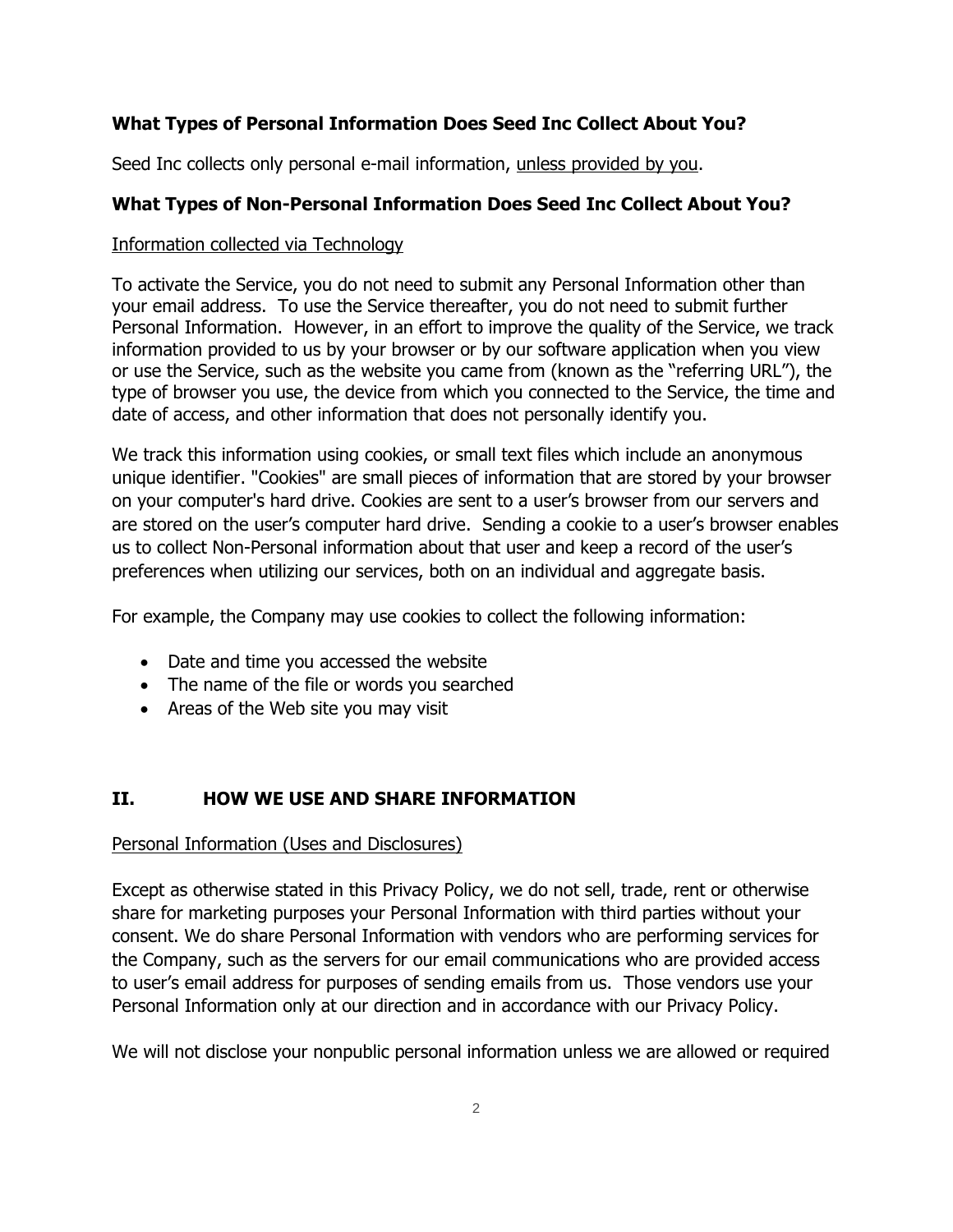by law to make the disclosure

In general, the Personal Information you provide to us is used to help us communicate with you. For example, we use Personal Information to contact users in response to questions, solicit feedback from users, provide technical support, and inform users about promotional offers.

#### Non-Personal Information (Uses and Disclosures)

In general, we use Non-Personal Information to help us improve the Service and customize the user experience. We also aggregate Non-Personal Information in order to track trends and analyze use patterns on the Site. This Privacy Policy does not limit in any way our use or disclosure of Non-Personal Information and we reserve the right to use and disclose such Non-Personal Information to our partners, advertisers and other third parties at our discretion.

In the event, Seed Inc undergoes a business transaction such as a merger, acquisition by another company, or sale of all or a portion of our assets, your Personal Information may be among the assets transferred. You acknowledge and consent that such transfers may occur and are permitted by this Privacy Policy, and that any acquirer of our assets may continue to process your Personal Information as set forth in this Privacy Policy.

#### Special Health Information (Uses and Disclosures)

Federal and State law create separate privacy protections for certain information that we will call "Special Health Information." Special Health Information is information that:

- Relates to treatment of mental illness or developmental disability, including the identity of persons receiving such treatment;
- relates to the identity, diagnosis, prognosis, or treatment for alcohol or drug dependency;
- is maintained in psychotherapy notes;
- relates to child abuse or neglect.

In order for us to use or disclose Special Health Information for a purpose other than allowed or required by law, we must obtain your written authorization.

Seed Inc may Use or Disclose Your Health Information without your written authorization, for the following purposes:

1. Payment. We may use and disclose health information about you so that the treatment and services you receive may be billed to (and payment may be collected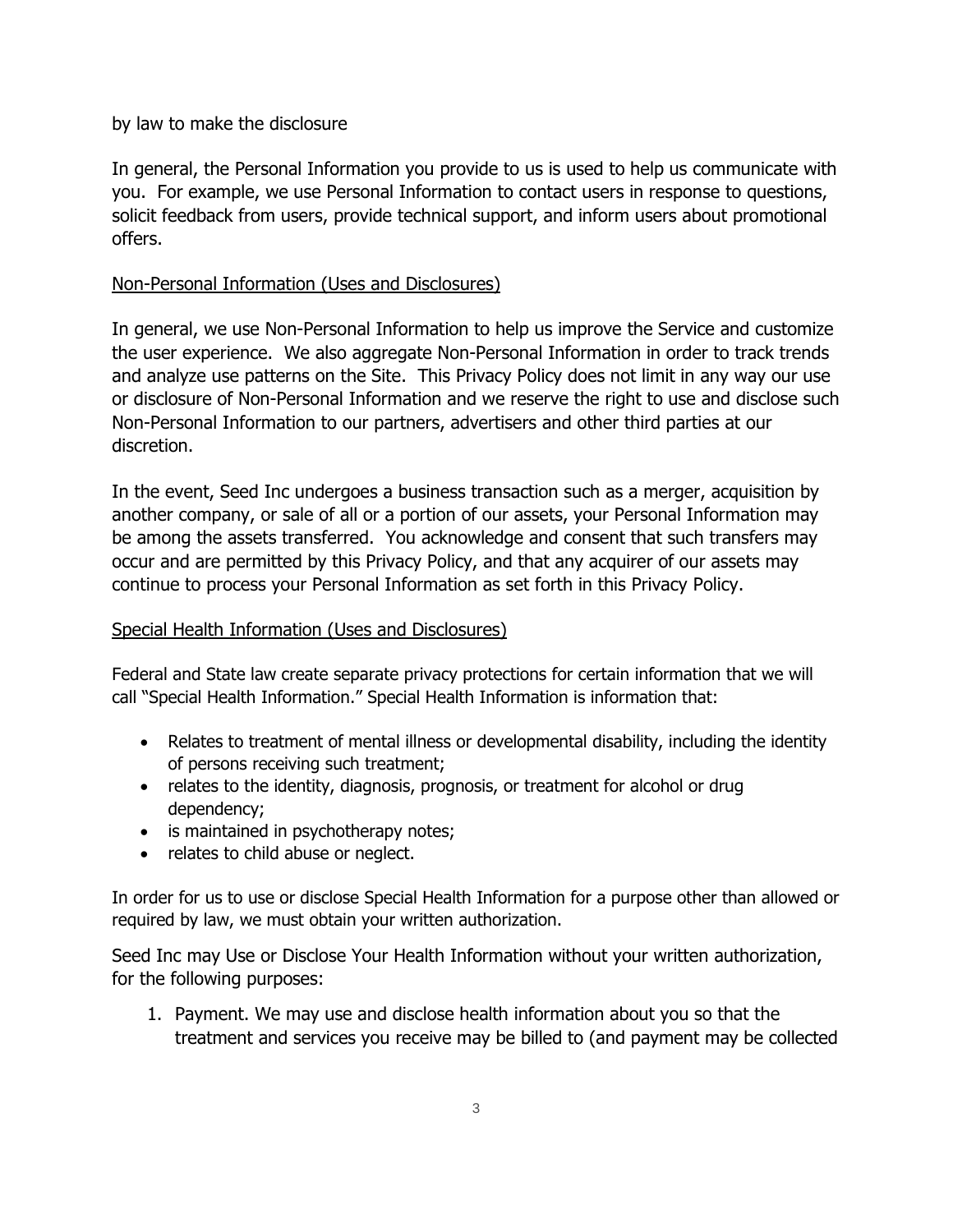from) you, an insurance company or a third party. For example, we may need to give your health plan information so your health plan will pay us or reimburse you.

- 2. Health care operations. We may use your diagnosis, treatment, and outcome information in order to improve the quality or cost of care we deliver.
- 3. Appointment reminders. We may use your health information for appointment reminders. For example, we may look at your health information to determine the date and time of your next appointment with us, and then send you a reminder to help you remember the appointment.
- 4. As required by law. Sometimes we must report some of your health information to legal authorities, such as law enforcement officials in response to a court order, court officials, or government agencies. For example, we may have to report abuse, neglect, domestic violence or certain physical injuries, or to respond to a court order.
- 5. To avoid a serious threat to health or safety. As required by law and standards of ethical conduct, we may release your health information to the proper authorities if we believe, in good faith, that such disclosure is necessary to prevent or minimize a serious and approaching threat to your or the public's health or safety.
- 6. Workers' compensation. We may disclose your health information to the appropriate persons in order to comply with the laws related to workers' compensation or other similar programs. These programs may provide benefits for work-related injuries or illness.
- 7. To those involved with your care or payment of your care. If people such as family members, relatives, or close personal friends are helping care for you or helping you pay your medical bills, we may disclose important health information about you to those people. The information disclosed to these people may include your location within our facility, your general condition, or death. You have the right to object to such disclosure, unless you are unable to function or there is an emergency.

SPECIAL NOTE: Except for the situations listed above, we must obtain your specific written authorization for any other release of your health information. If you sign an authorization form, you may withdraw your authorization at any time, as long as your withdrawal is in writing.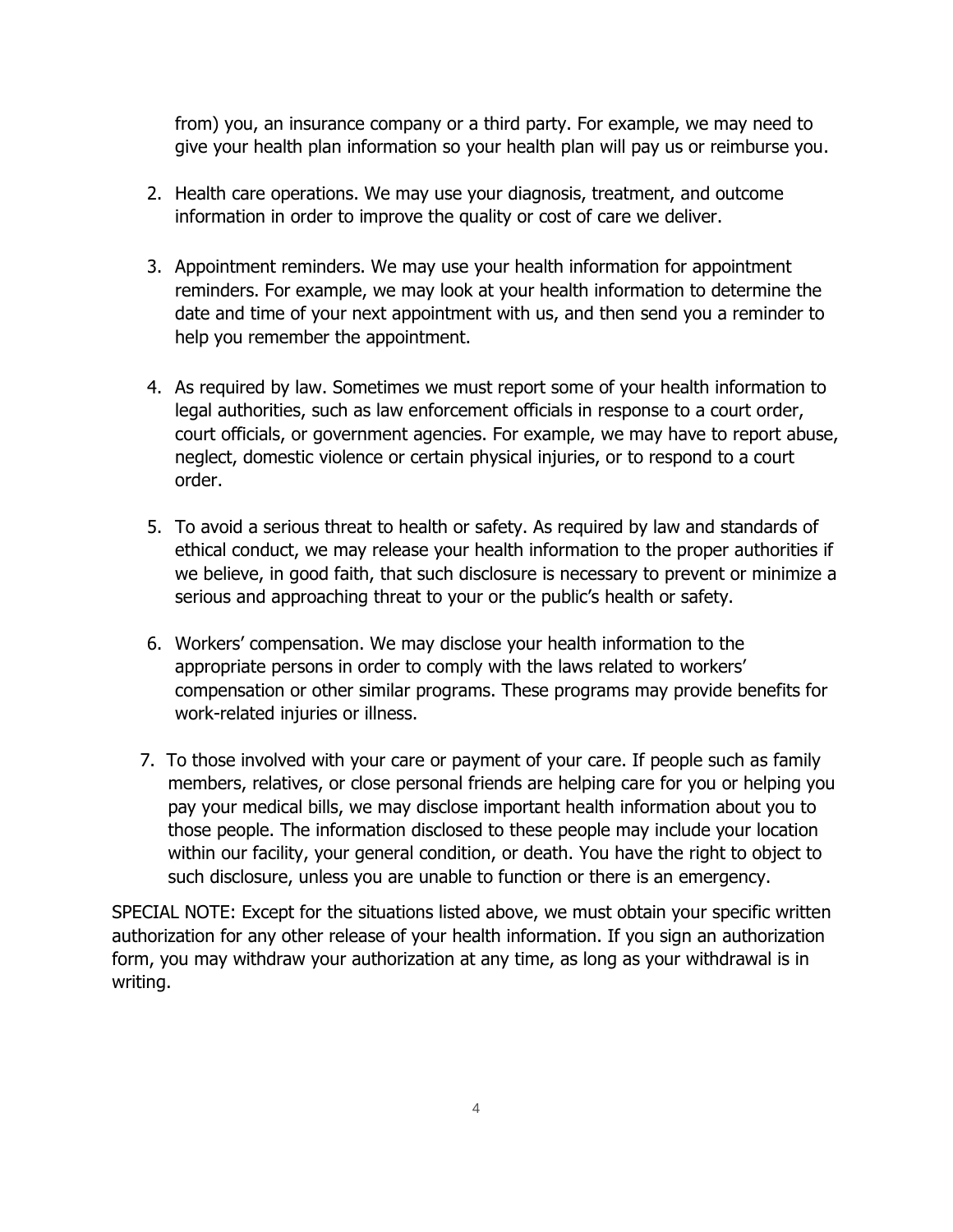## **III. HOW WE PROTECT INFORMATION**

Seed Inc limits the collection of non-personal information to that which is necessary to administer our business, provide quality service and meet regulatory requirements.

We implement security measures designed to protect your information from unauthorized access. We further protect your information from potential security breaches by implementing certain technological security measures including encryption, firewalls and secure socket layer technology. However, these measures do not guarantee that your information will not be accessed, disclosed, altered or destroyed by breach of such firewalls and secure server software. By using our Service, you acknowledge that you understand and agree to assume these risks.

# **IV. LINKS TO OTHER WEBSITES**

As part of the Service, we may provide links to or compatibility with other websites or applications. However, we are not responsible for the privacy practices employed by those websites or the information or content they contain. This Privacy Policy applies solely to information collected by us through the Site and the Service. Therefore, this Privacy Policy does not apply to your use of a third-party website accessed by selecting a link on our Site or via our Service. To the extent that you access or use the Service through or on another website or application, then the privacy policy of that other website or application will apply to your access or use of that site or application. We encourage our users to read the privacy statements of other websites before proceeding to use them.

#### **V. YOUR RIGHTS REGARDING THE USE OF YOUR HEALTH INFORMATION**

You have several rights with regard to your health information. Specifically, you have the right to:

- 1. Inspect and copy your health information. With a few exceptions, you have the right to inspect and obtain a copy of your health information. However, this right does not apply to "psychotherapy notes or information gathered for judicial proceedings". Seed Inc reserves the right to have a therapist or other designated employee with you in the event you would like to inspect your health information. In addition, we may charge you a reasonable fee if you want a copy of your health information.
	- 2. Request to correct your health information. If you believe your health information is incorrect, you may ask us to correct the information. You may be asked to make such